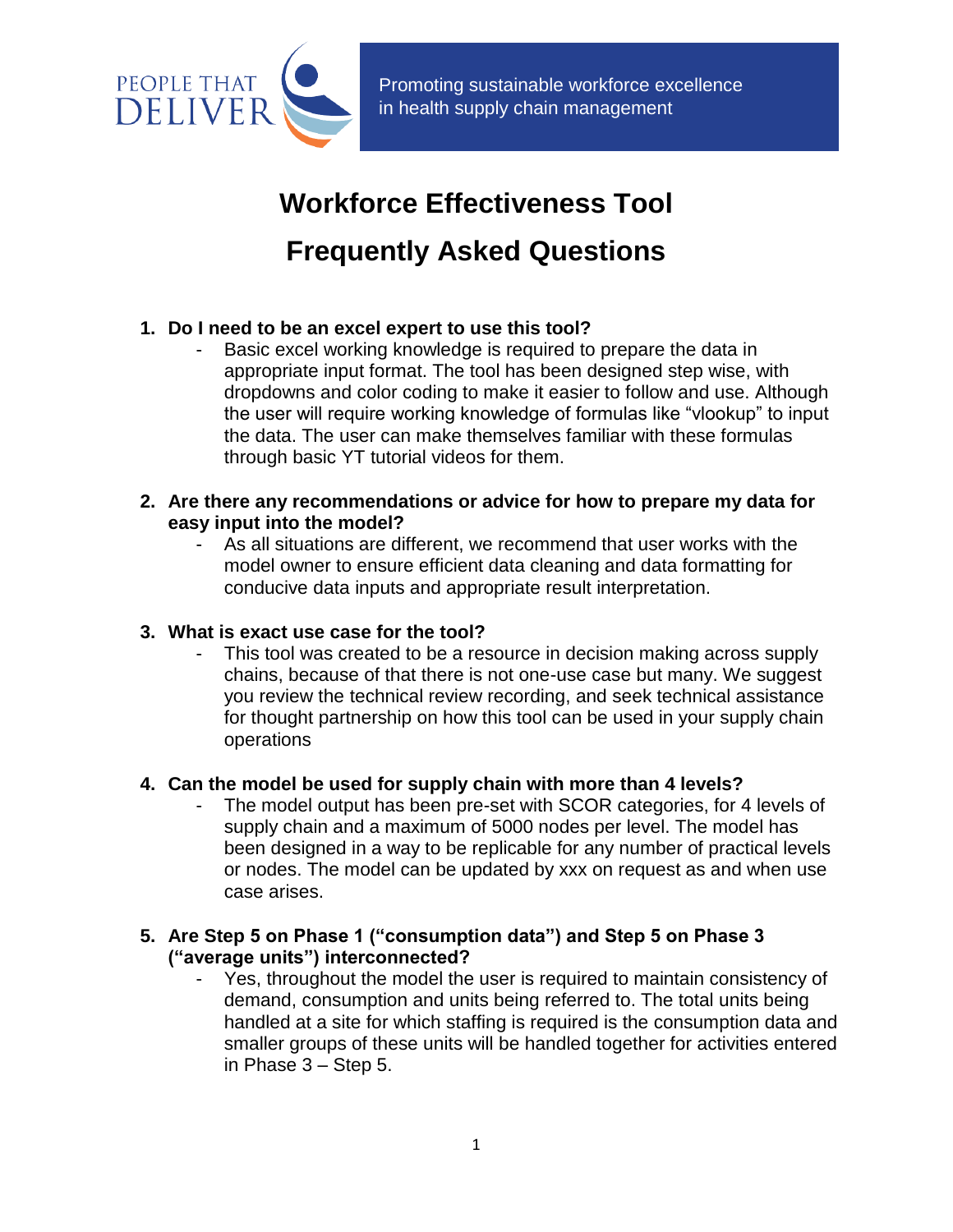

- **6. How does the model account for workers giving time to other programs than the one being staffed for?**
	- The model assumes that the workforce staffing is being done for only the products for which consumption data has been entered. The model recommendations can be interpreted in a manner to mitigate this ambiguity. For example, the suggested workforce by the model will require 100% of their time to meet the selected objective. In case the workers share their time across multiple programs the staffing at that node should be bumped up in proportionate manner.
- **7. What assumptions does the model take on staff abilities and process performance?**
	- The model doesn't make any assumptions on staff ability and process performance. The output is completely dependent on user inputs in Phase 3 on staff capability and their efficiency. This is done to give an unbiased recommendation across geographies and programs.
- **8. What if the workers are mostly health workers and not supply chain workers? How is that impact on efficiency captured?**
	- The impact of efficiency of workers in covered in Phase 3 of model where average timings for each activity are recorded. The activities being taken care of by not so trained professionals should have higher average time then ideally required.
- **9. Can the model give staffing for monthly requirements or seasonal requirements?**
	- The timeline for the output completely depends on the data entered through the model. If the consumption data, supply chain KPIs data and Activities data is entered at monthly level, the recommended staffing is for that particular month.
- **10.How does one interpret the Under/Over/Adequate staffed results on Output?**
	- The column is to give indicative staffing reference for current staffing and optimized staffing suggested by tool. As a preset if the recommended staffing falls within 50% of buffer of recommended staffing, the output is "Optimally staffed". "Under-staffed" is highlighted if the current staffing is less than 50% of recommended staffing and "Over-staffed", if current staff exceeds recommended staffing by 50%
- **11.When entering consumption data should it be for one product, one family of products, or the entire supply chain?**
	- This depends on how you plan to use the model. For example, if your goal for using the model is to understand where your staff should be placed to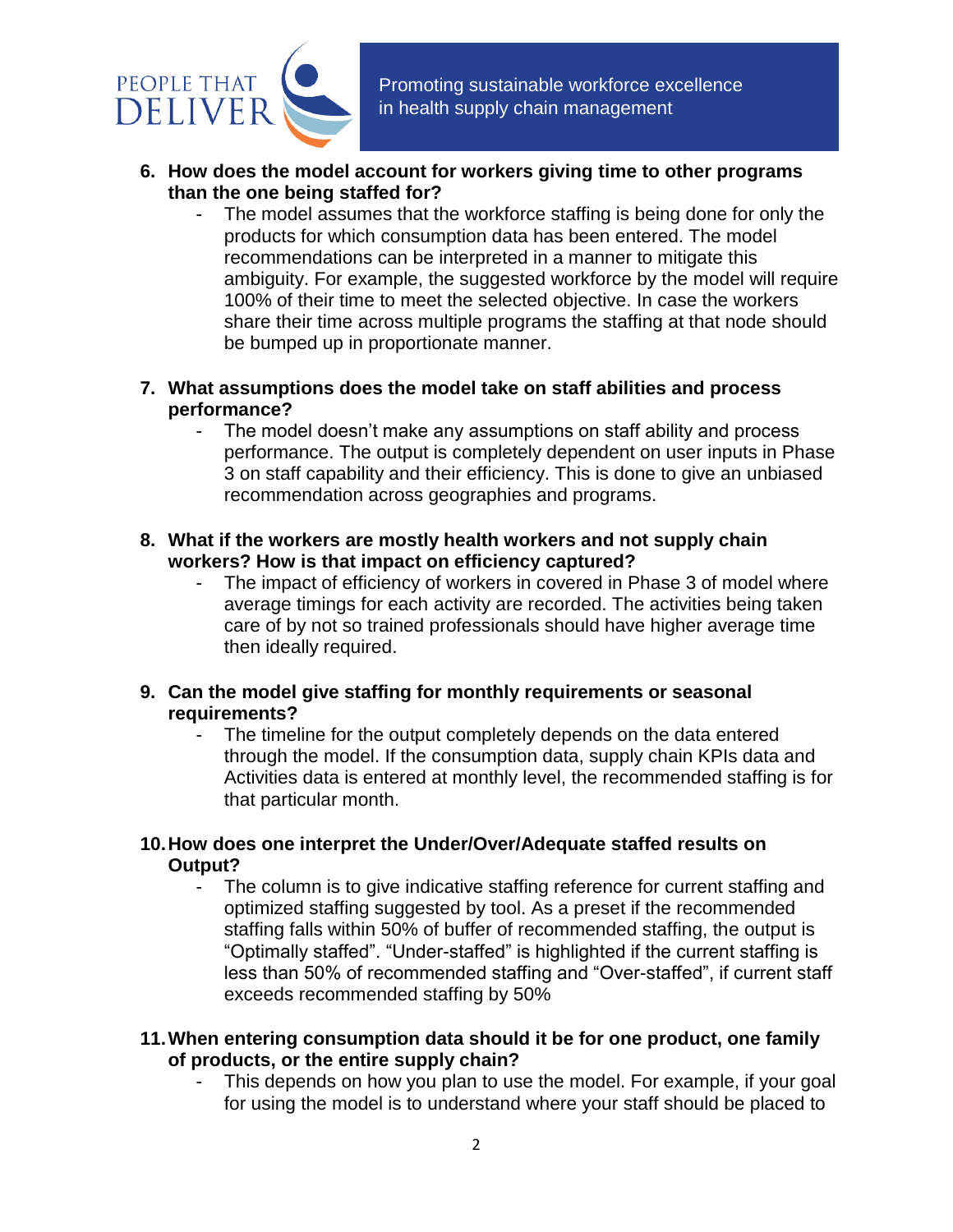

 Promoting sustainable workforce excellence in health supply chain management

minimize the HIV treatment gap, then you should enter the HIV product portfolio in Step 5 – Phase 1. This tool is a resource to help you run different scenario analysis to make better decisions. We do not advise the results of the tool to be taken at face value due to the complexity of the supply chain

#### **12.How do I use the weightages in my scenario planning?**

The weightages follow the objective selection step in Output scenario planning tab. The base optimization by the tool is done based on demand at each site, which is then redistributed based on Phase 2 KPIs. By setting weightages the user makes sure that for all objectives the staffing should at least be in line with demand at that node. The importance of meeting demand vs the objective selected is decided based on weightages. For eg: If Site A and Site B are only 2 nodes being optimized with demand 100 and 500 units respectively. Let's say Site A has 90% of total treatment gap and Site B has 10% of it, the higher the weightage is for Treatment gap minimization higher is the staff allocation for Site A, even with lower demand at that site.

#### **13.What is the purpose of the benchmark, and how should I use it in completing the subsequent phases?**

The benchmark suggested in Phase 2 is site at which the user is advised to collect Phase 3 data considering these sites have optimal working procedures. If the user is not satisfied with the suggested site, he/she has an option to select another site from dropdown for which Phase 3 data can be entered.

#### **14.What if the activities are dependent on number of transactions and not volume of products being handled?**

The activities in Phase 3 can be classified as volume dependent and volume independent covering the whole range of activities. Even if an activity doesn't fit into them directly, they should be linked to it at core. For example, Transactions will either be happening at regular intervals (monthly, weekly) or they'll be happening every time a fixed amount of product comes in.

#### **15.I am intimidated by the breadth of information required in Phase 3. What is the best way to find the data required?**

This tool can be used for tactical and strategic planning. We suggest the user first determine how they are planning to use this tool and that will determine the amount of details needed for Phase 3 inputs. Please note, there are many organizations who support countries with technical assistance in mapping supply chain activities. This could be helpful for more detailed analysis.